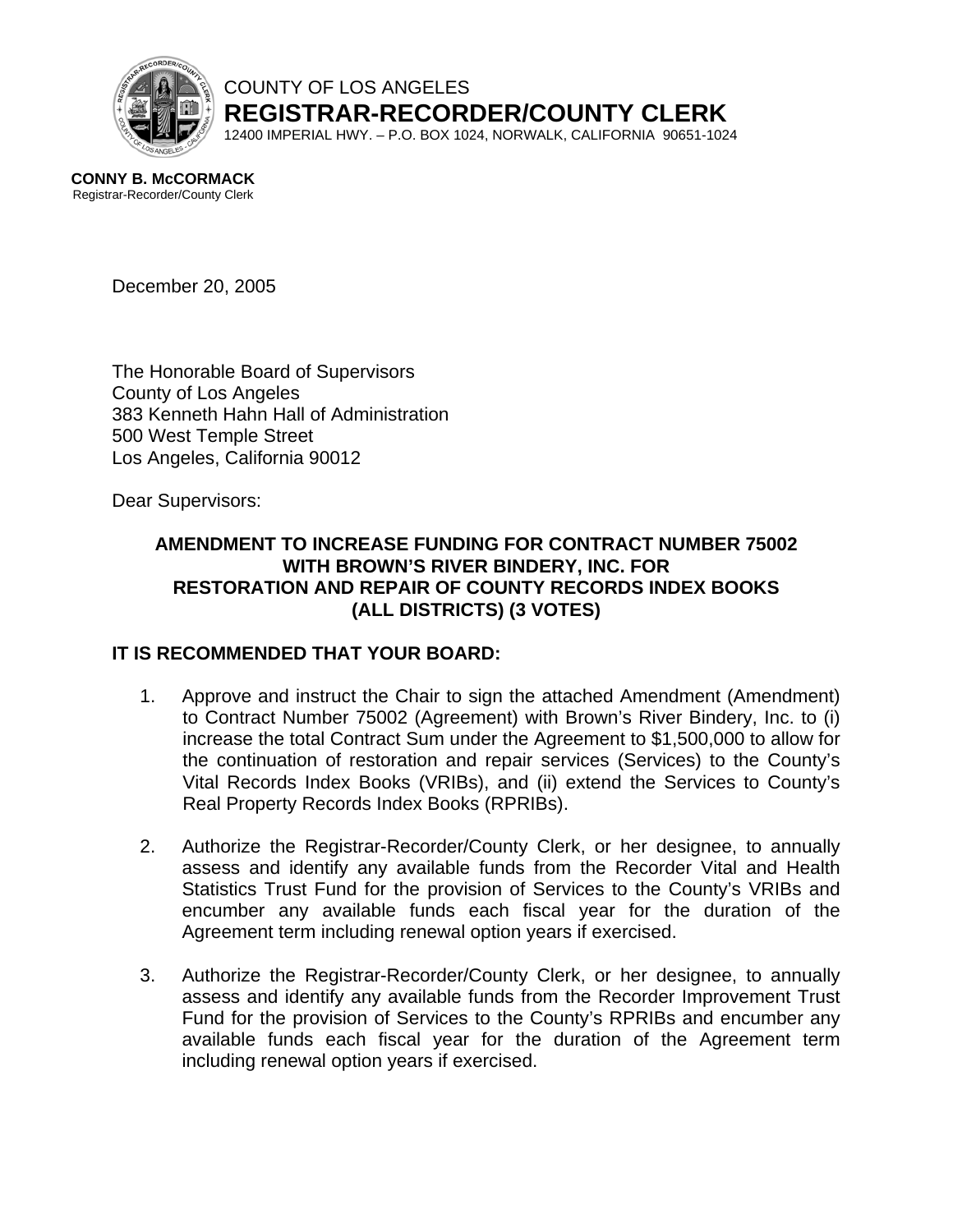### **PURPOSE/ JUSTIFICATION OF RECOMMENDED ACTION:**

 The purpose of the recommended action is to continue funding the restoration and repair of the County's VRIBs and RPRIBs (hereinafter referred to collectively as the Index Books). Board approval of the recommended action will provide for continued Services under the Agreement through the current Agreement term ending June 30, 2007 and two (2) renewal option years ending June 30, 2009, if exercised.

The Agreement initially identified and provided funding for restoration and repair of 200 VRIBs. As a result of the overwhelming success of the initial restoration and repair project, and consistent with your Board's concerns with County records management, the Registrar-Recorder/County Clerk (RR/CC) seeks Board approval to continue with the project. The RR/CC exercised the Board's delegated authority to modify the Agreement to increase the Contract Sum by \$15,000 under Amendment Number One, and by an additional \$45,000 under Amendment Number Two, resulting in a total overall Contract Sum of \$260,000.

The RR/CC has exhausted the delegated authority granted when the Agreement was originally approved by your Board, and now requires Board approval to amend the Agreement to increase the total Contract Sum thereunder to \$1,500,000. This increase in the contract sum will provide additional funding for (i) the continuation of Services to the VRIBs and (ii) the extension of Services to the RPRIBs. Your Board's approval of this Amendment will allow the RR/CC to identify and encumber available funds from the Recorder Vital and Health Statistics Trust Fund and the Recorder Improvement Trust Fund (such funds shall be hereinafter collectively referred to as the Recorder Trust Funds) on an annual basis to continue the provision of Services for the duration of the Agreement term, including option years if exercised. The Recorder Trust Funds are funded by statutory fees assessed on copies of Vital Records and Real Property recordings and specifically allow the funds to be used for these Services.

#### Implementation of Strategic Plan Goals:

This request supports the County strategic Plan as follows:

**Goal No. 1: Service Excellence:** Provide the public with easy access to quality information and services that are both beneficial and responsive. Under this Amendment, the County will be provided with continued repair and restoration services for the County's Index Books to help ensure essential information is preserved for use by current and future generations.

**Goal No. 3: Organizational Effectiveness:** Ensure that service delivery systems are efficient, effective, and goal-oriented. Under this Amendment, the public will be provided with another search tool in their quest for related information. Even in this day of computer technology, the Index Books are heavily used by the public.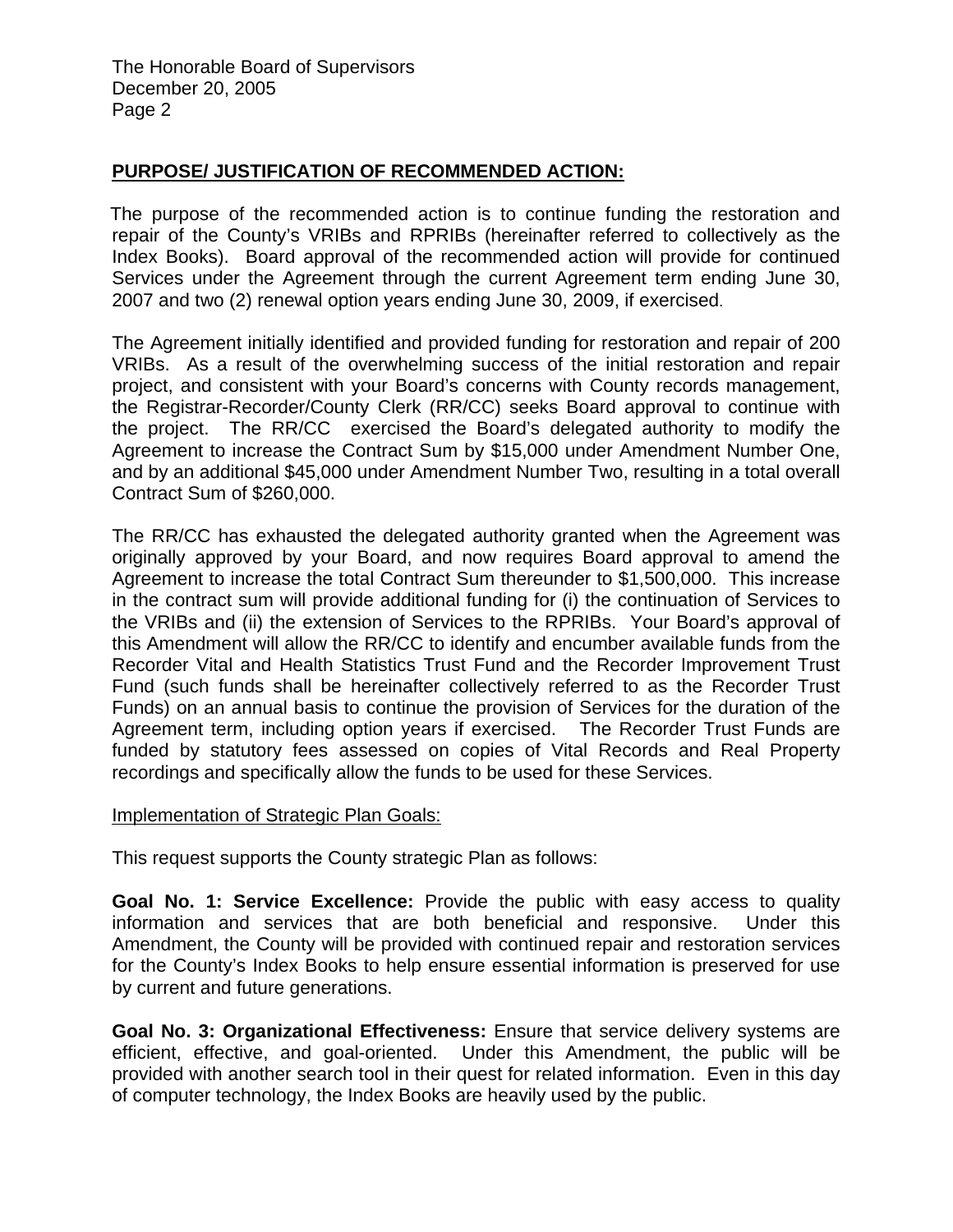The Honorable Board of Supervisors December 20, 2005 Page 3

### **FISCAL IMPACT/ FINANCING:**

The RR/CC has identified \$400,000 from the Recorder Trust Funds in the Fiscal Year (FY) 2005-06 budget for the Services. This Amendment will also allow the Registrar-Recorder/County Clerk, or her designee, to budget funds for each fiscal year of the term of the Agreement, provided that funds from the Recorder Trust Funds are available for this purpose. Since the needs of the RR/CC vary and the use of Recorder Trust Funds are specific, the RR/CC anticipates that it may allocate as much as \$200,000 or more annually for the provision of Services, contingent upon availability of funds. As a result, funds will be identified and budgeted annually by the RR/CC for the provision of Services under the Agreement. Your Board will be notified and your Board's further approval sought to further amend the Agreement if the total overall Contract Sum should exceed \$1,500,000.

The Contractor has agreed to maintain the hourly labor rate set forth in the current Agreement. The cost of materials necessary for the provision of Services under the Agreement (binders, mylar envelopes, etc.) is expected to increase slightly commensurate with the extra large size of the RPRIBs. The cost of materials is stated in Exhibit B1 of this Amendment and will remain a firm-fixed price for the Agreement term including option years if exercised. There is no impact to net County cost.

### **FACTS AND PROVISIONS/LEGAL REQUIREMENTS:**

Your Board is authorized to approve this Amendment pursuant to Government Code Section 31000.

Your Board adopted the original Agreement with Brown's River Bindery, Inc. on June 29, 2004. Brown's River Bindery, Inc. provides all labor, supplies, and support equipment required to perform the specified services. The Agreement term is for three years with two one-year renewal options. The Agreement will expire on June 30, 2007 or June 30, 2009 if both renewal options are exercised. RR/CC is seeking Board approval for the additional spending authority to continue the provision of services under the Agreement.

The Department of the Registrar-Recorder/County Clerk (RR/CC) is required to maintain vital records pursuant to Section 27322.2 of the Government Code, and is responsible for recording and maintaining legal documents pertaining to real property ownership, birth, death, and marriage records for the County of Los Angeles. These public records provide historical data of vital importance to the County and the public at large, and are cataloged in the Index Books, which are maintained in loose leaf form in record binders with canvas hard covers. The VRIBs are stored flat on roller shelves. The RPRIBs are stored flat on roller shelves as well as upright in tab modular shelving and housed in the RR/CC Headquarters facility basement.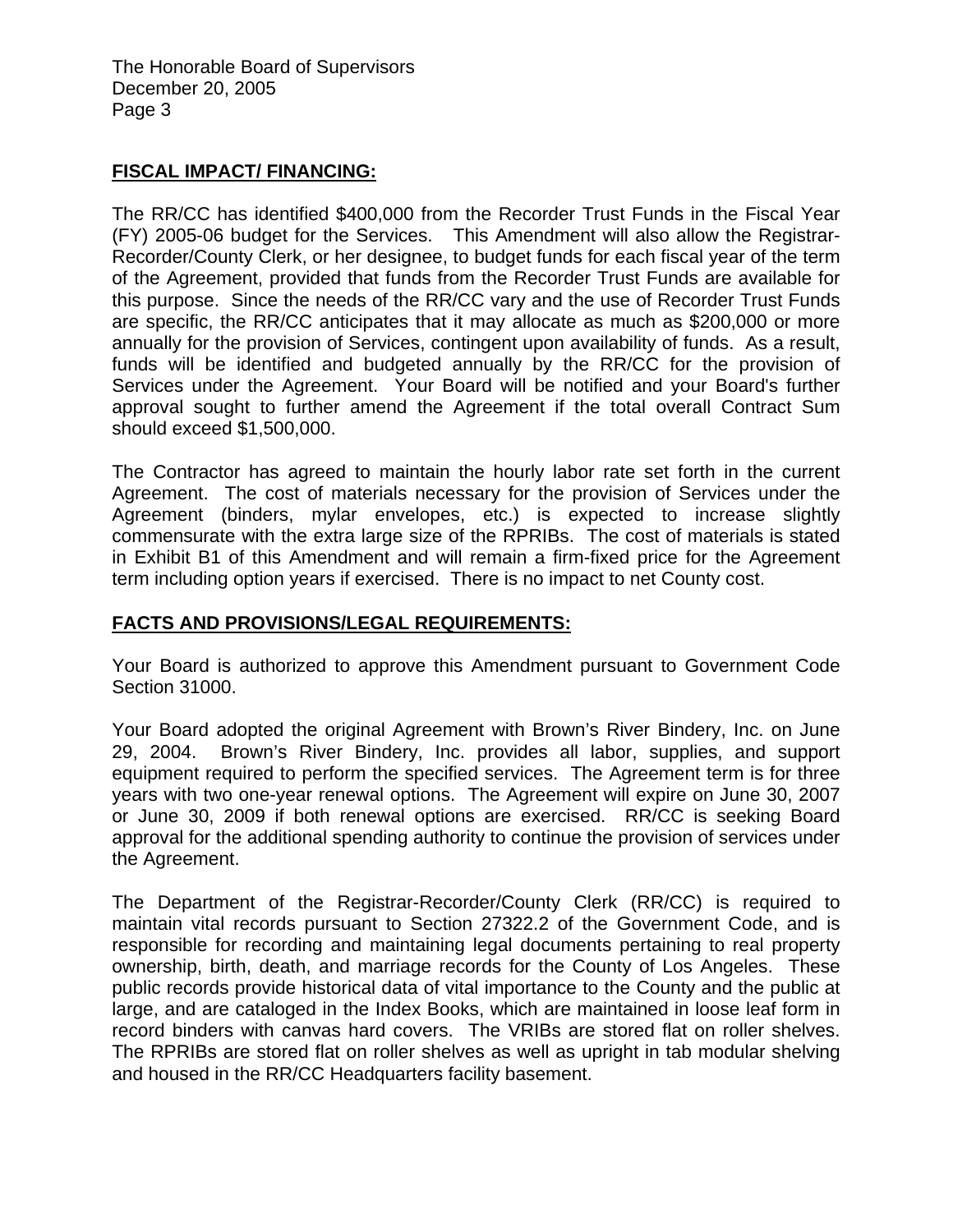The Honorable Board of Supervisors December 20, 2005 Page 4

Under this Amendment, the Scope of Work will be extended to include services to County's RPRIBs, but will otherwise remain unchanged. The billable units under the Agreement are a firm-fixed price. The Agreement does not contain a Cost of Living Adjustment (COLA) provision. This Amendment also revises the Contractor Responsibility and Debarment provision of the Agreement to reflect the recent changes adopted by your Board.

The Chief Administrative Office has reviewed and approved this Board Letter. County Counsel has reviewed and approved as to form the attached Amendment Number Three.

### **CONTRACTING PROCESS:**

There is no additional contracting process associated with this recommendation.

### **IMPACT ON CURRENT SERVICES (OR PROJECTS):**

Approval of the recommended Amendment will allow the RR/CC to continue with services to repair and restore severely damaged Index Books which are critical to the County's public records archive.

The County currently has over 30,000 Index Books. Hundreds are in very poor condition with broken or missing metals, worn and torn coverings, exposed boards, and missing spines, resulting in difficulty in identifying the corresponding years and letter categories. The Index Books consist of original handwritten log sheets, many of which include amendments thereto consisting of additional handwritten information that was logged in at a later time. The log sheets now bear the signs of acidic paper that has undergone decades of heavy use and which is now rapidly deteriorating.

Approval of this Amendment will halt the rapid deterioration of the Index Books by providing professional paper conservation repair and restoration services and will preserve the Index Books for use by current and future generations. The RR/CC does not have the capabilities to perform the needed repair and restoration services in-house.

The County will reap an additional benefit from the Services in that once the original documents are repaired and restored, these documents can be copied to an electronic media form for safe-guarding and preservation, thereby avoiding the loss of hundreds of years of essential records, as recently occurred in New Orleans as a result of the impacts of Hurricane Katrina.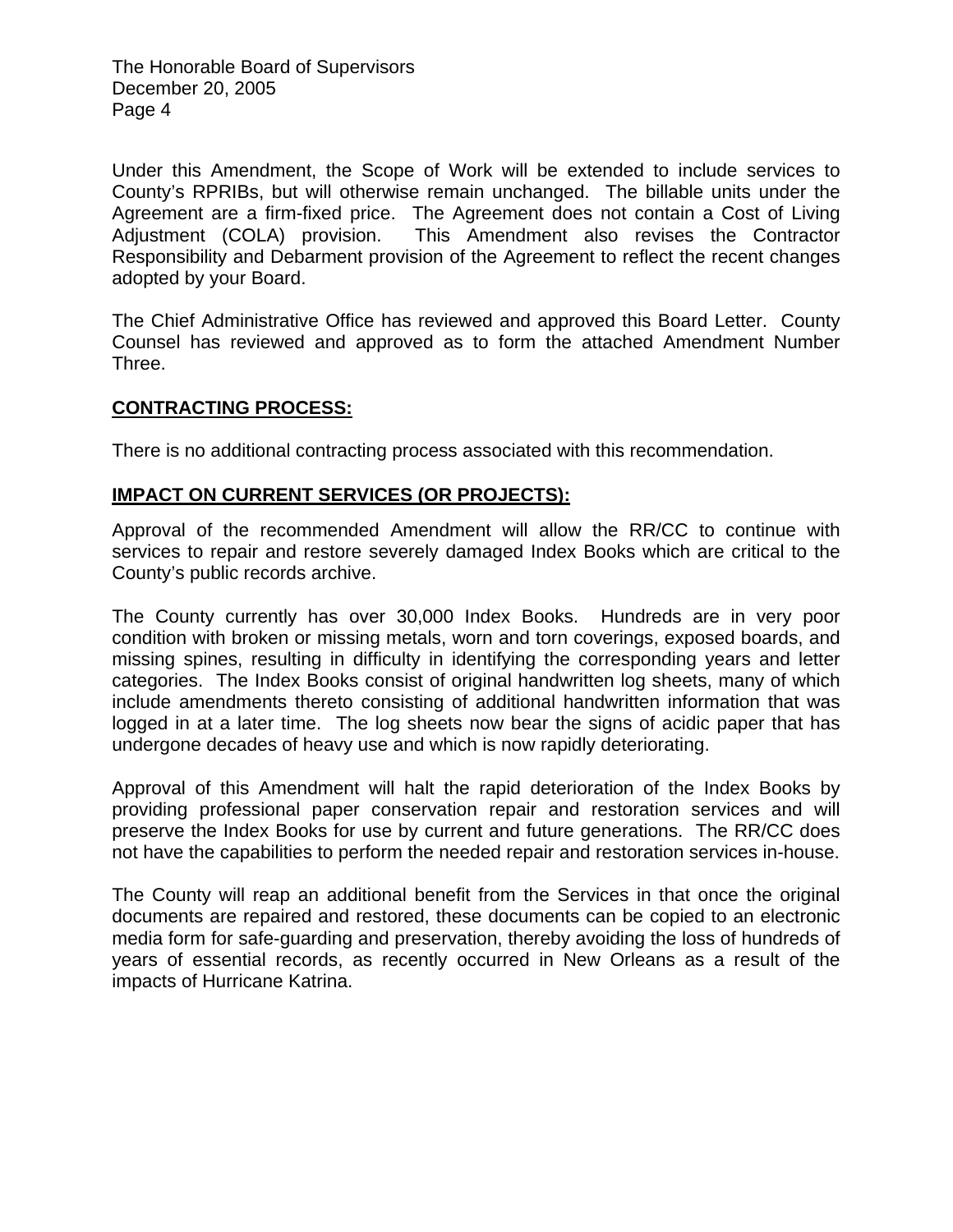The Honorable Board of Supervisors December 20, 2005 Page 5

### **CONCLUSION**

Upon approval and execution of this request, it is requested that the Executive Officer/Clerk of the Board, return one adopted stamped copy of the approved Board letter and two originally signed copies of the Amendment to:

> County of Los Angeles Registrar-Recorder/County Clerk 12400 Imperial Highway, Room 7201 Norwalk, CA 90650

Attention: Ngozi Ume Head, Management Services

Respectfully submitted,

Conny B. Mc Cornact/

CONNY B. McCORMACK Registrar-Recorder/County Clerk

CBM:NU:co

Attachment (1)

c: Chief Administrative Officer **County Counsel**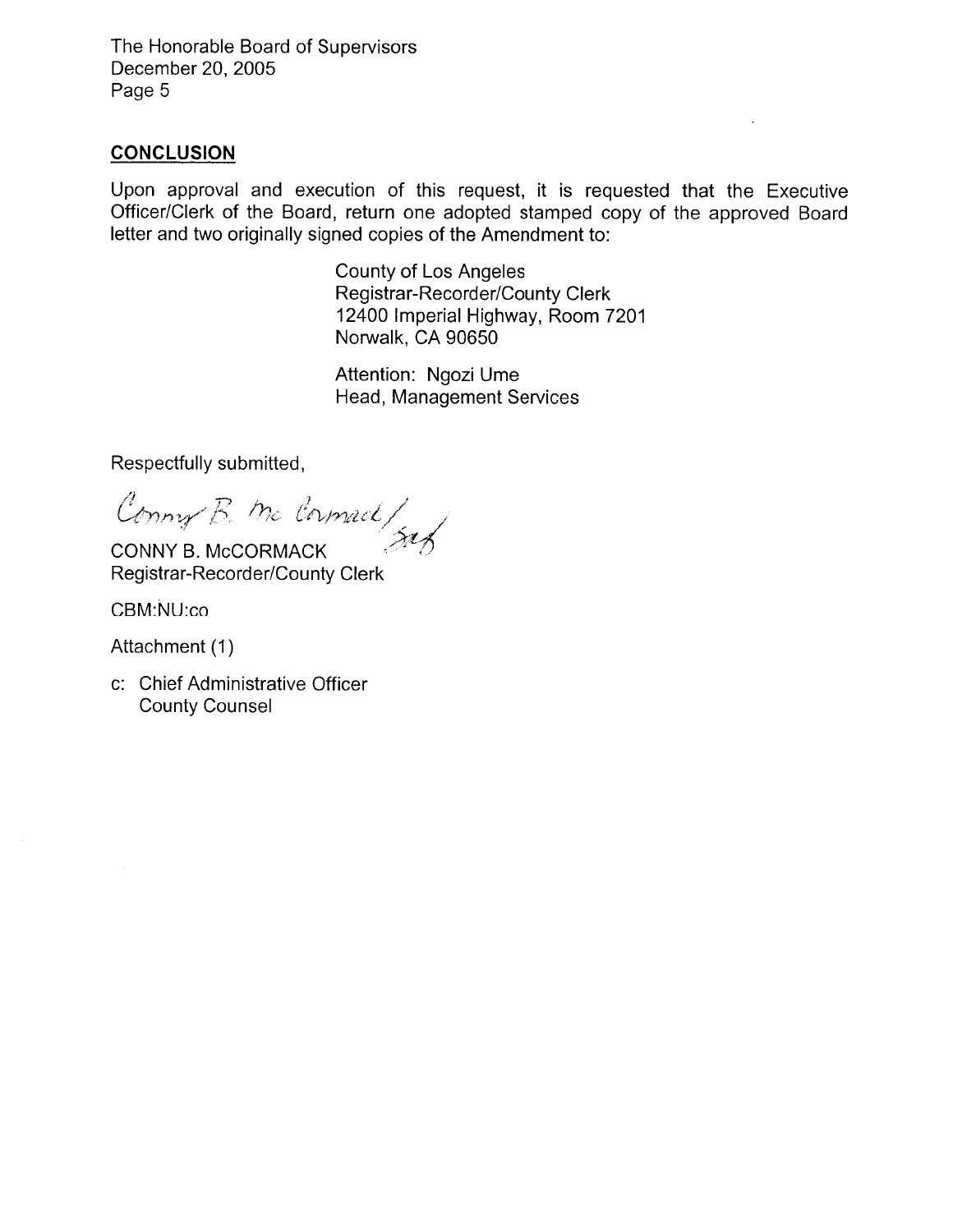#### **AMENDMENT NUMBER THREE TO CONTRACT NUMBER 75002 BETWEEN COUNTY OF LOS ANGELES AND BROWN'S RIVER BINDERY, INC. FOR RESTORATION AND REPAIR OF VITAL RECORDS INDEX BOOKS**

This Amendment Number Three (the "Amendment") to Contract Number 75002 dated June 29, 2004 (the "Agreement") by and between the County of Los Angeles ("County"), and Brown's River Bindery, Inc. ("Contractor") is made and entered into this \_\_\_\_\_ day of \_\_\_\_\_\_\_\_\_\_\_\_\_\_, 2005.

### **WITNESSETH**

**WHEREAS**, the Agreement was originally entered into and approved by the County's Board of Supervisors on June 29, 2004;

**WHEREAS**, under that certain Amendment Number One dated March 4, 2005, the Contract Sum set forth in Subparagraph 5.2 of the Agreement was increased to \$215,000;

**WHEREAS**, under that certain Amendment Number Two dated October 7, 2005, the Contract Sum set forth in Subparagraph 5.2 of the Agreement was further increased to \$260,000.

**WHEREAS**, County wishes to continue to obtain, and Contractor wishes to continue to provide, restoration and repair services for the County's Vital Records Index Books under the Agreement;

**WHEREAS**, County wishes to obtain, and Contractor wishes to provide, restoration and repair services for the County's Real Property Records Index Books (the County's Vital Records Index Books and Real Property Records Index Books are hereinafter collectively referred to as the "Index Books") under the Agreement; and

**WHEREAS,** this Amendment is made pursuant to Section 8.4 (CHANGE NOTICE AND AMENDMENTS) of the Agreement.

**NOW THEREFORE,** in consideration of the foregoing and for other good and valuable consideration the sufficiency of which is hereby acknowledged, the Agreement, as previously amended, is hereby further amended as follows:

1. Paragraph 1.0 (APPLICABLE DOCUMENTS) of the Agreement is hereby deleted in its entirety and shall be replaced with a new Paragraph 1.0 to read as follows: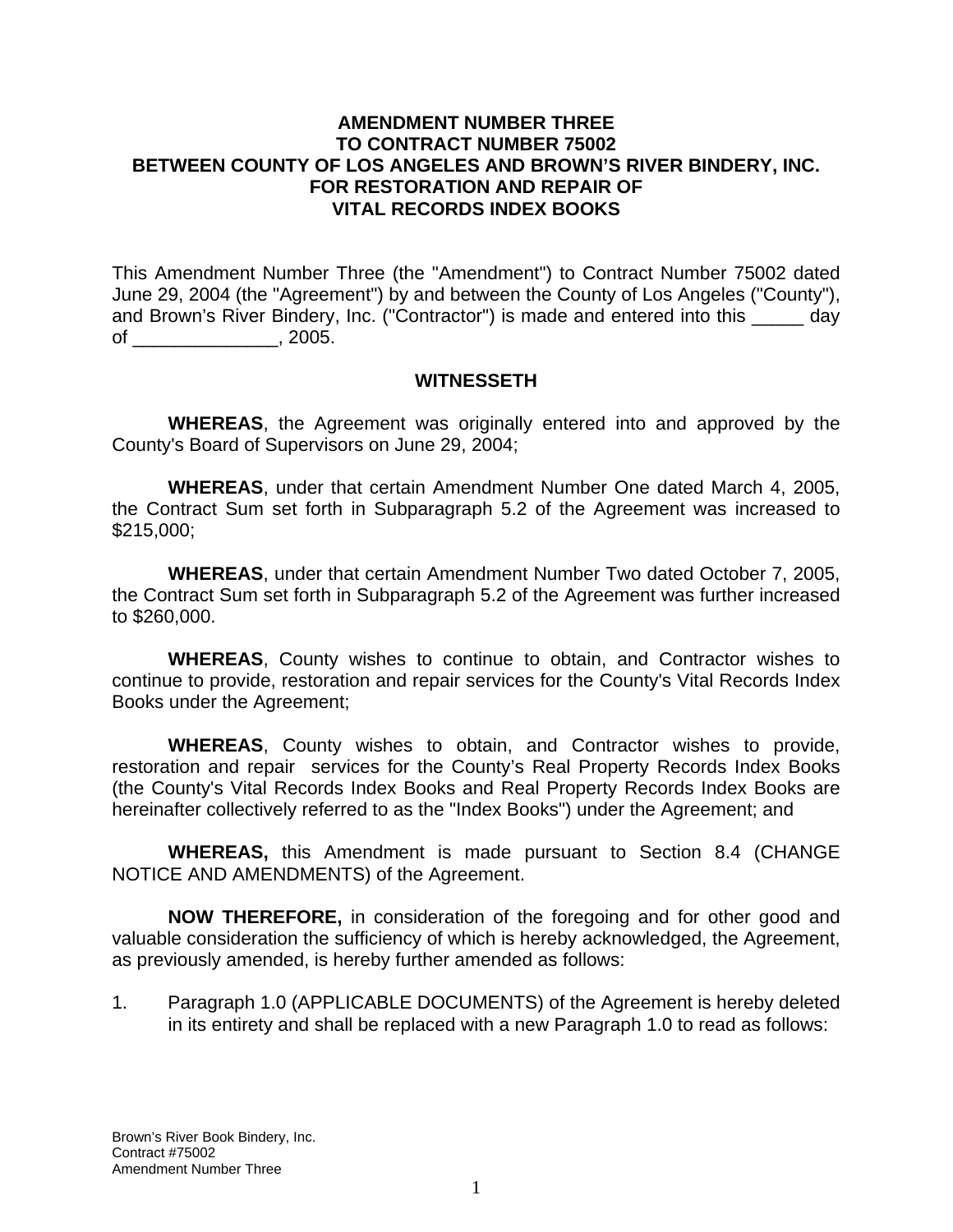### "**1.0 APPLICABLE DOCUMENTS**

This base document along with Exhibits A, A1, A2, B, B1, C, D, E, F, G, H1, H2, I, J, K, L, M, N, O and P and any schedules attached hereto or thereto collectively constitute and throughout and hereinafter are referred to as this "Contract." This Contract shall constitute the complete and exclusive statement of understanding between County and Contractor and supersedes any and all prior or contemporaneous agreements, written or oral, and all communications between the parties relating to the subject matter of this Contract.

In the event of any conflict or inconsistency in the definition or interpretation of any word, responsibility, schedule, or the contents or description of any task, deliverable, goods, service, or other work, or otherwise, such conflict or inconsistency shall be resolved by giving precedence first to this base document and then to the Exhibits according to the following priority:

| <b>EXHIBIT A</b>  | <b>Statement of Work</b>                                   |  |  |  |
|-------------------|------------------------------------------------------------|--|--|--|
| <b>EXHIBIT A1</b> | <b>Performance Requirement Summary</b>                     |  |  |  |
| <b>EXHIBIT A2</b> | <b>Contract Discrepancy Report</b>                         |  |  |  |
| <b>EXHIBIT B</b>  | <b>Pricing Schedule</b>                                    |  |  |  |
| <b>EXHIBIT B1</b> | Pricing Schedule - Real Property Records Index Books       |  |  |  |
| <b>EXHIBIT C</b>  | County's Administration                                    |  |  |  |
| <b>EXHIBIT D</b>  | <b>Contractor's Administration</b>                         |  |  |  |
| <b>EXHIBIT E</b>  | Certification of Independent Price Determination (Form 1)  |  |  |  |
| <b>EXHIBIT F</b>  | Equal Employment Opportunity (EEO) Certification (Form 5)  |  |  |  |
| <b>EXHIBIT G</b>  | Community Business Enterprise (CBE) Form (Form 6)          |  |  |  |
| <b>EXHIBIT H1</b> | Contractor Employee Acknowledgement and Confidentiality    |  |  |  |
|                   | Agreement                                                  |  |  |  |
| <b>EXHIBIT H2</b> | Contractor<br>Non-Employee Acknowledgement<br>and          |  |  |  |
|                   | <b>Confidentiality Agreement</b>                           |  |  |  |
| <b>EXHIBIT I</b>  | Familiarity of the County Lobbyist Ordinance Certification |  |  |  |
|                   | (Form 7)                                                   |  |  |  |
| <b>EXHIBIT J</b>  | Internal Revenue Notice 1015                               |  |  |  |
| <b>EXHIBIT K</b>  | <b>Jury Service Program Certification</b>                  |  |  |  |
| <b>EXHIBIT L</b>  | Los Angeles County Jury Service Program Ordinance          |  |  |  |
| <b>EXHIBIT M</b>  | Attestation of Willingness to Consider<br><b>GAIN/GROW</b> |  |  |  |
|                   | Participants (Form)                                        |  |  |  |
| <b>EXHIBIT N</b>  | Safely Surrendered Baby Law                                |  |  |  |
| <b>EXHIBIT O</b>  | Local Small Business Enterprise Preference Program         |  |  |  |
| <b>EXHIBIT P</b>  | Non-Employee Injury Report                                 |  |  |  |

The words "herein", "hereof", and "hereunder" and words of similar import used in this Contract refer to this Contract, including all annexes, attachments, Exhibits, and Schedules as the context may require. Wherever from the context it appears appropriate, each term stated in either the singular or the plural shall include the singular and the plural. Whenever examples are used in this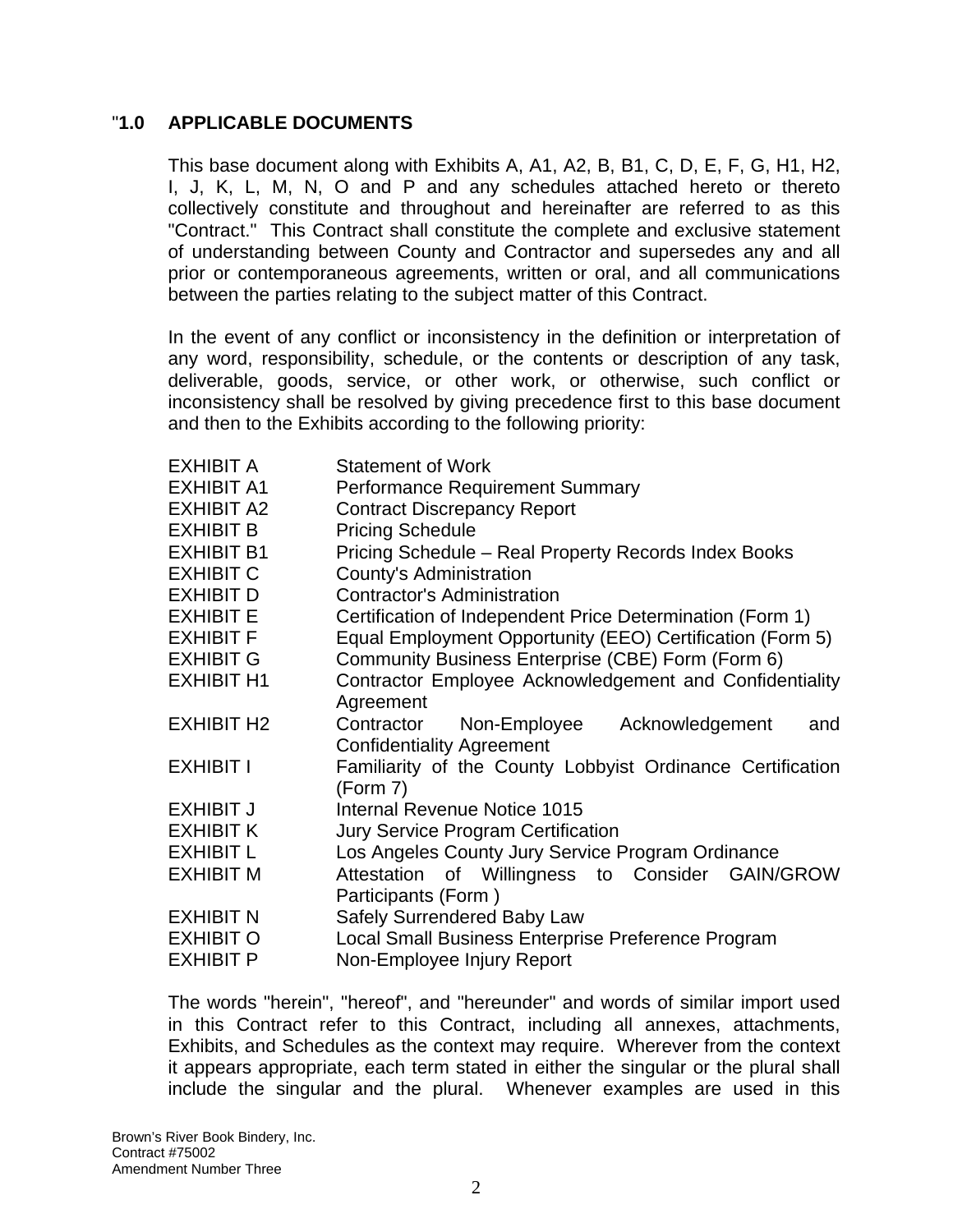Contract with the words "including", "for example", "e.g.", "such as", "etc.", or any derivation of such words, such examples are intended to be illustrative and not limiting."

2. Paragraph 3.0 (SCOPE OF WORK) of Exhibit A (Statement of Work) to the Agreement is hereby deleted in its entirety and shall be replaced with a new Paragraph 3.0 to read as follows:

# "**3.0 SCOPE OF WORK**

The scope of work provides for the restoration, repair and preservation of the County's Vital Records Index Books and Real Property Records Index Books (the County's Vital Records Index Books and Real Property Records Index Books are hereinafter collectively referred to as the "Index Books"). The work involves the removal of harmful materials, mending, paper de-acidification, page encapsulation and book binding. Herein provided are the specifications and performance requirements for the services."

- 3. Subparagraph 5.1 of Paragraph 5.0 (CONTRACT SUM) of the Contract is hereby deleted in its entirety and shall be replaced with a new subparagraph 5.1 to read as follows:
	- "5.1 County and Contractor agree that this is a firm-fixed price Contract. During the term of this Contract, County shall compensate Contractor for the services set forth in *Exhibit A, Statement of Work*, and at the rate of compensation set forth in *Exhibit B, Pricing Schedule* or *Exhibit B1, Pricing Schedule -- Real Property Records Index Books*, as the case may be."
- 4. Subparagraph 5.2 of Paragraph 5.0 (CONTRACT SUM) of the Agreement is hereby deleted in its entirety and shall be replaced with a new Subparagraph 5.2 to read as follows:
	- "5.2 The total amount payable under this Contract is One Million Five Hundred Thousand Dollars (\$1,500,000)(such amount is hereinafter referred to as the "Contract Sum").
- 5. Subparagraph 5.5.1 of Paragraph 5.0 (CONTRACT SUM) of the Agreement is hereby deleted in its entirety and shall be replaced with a new Subparagraph 5.5.1 to read as follows:
	- "5.5.1 The Contractor shall invoice the County only for providing the tasks, deliverables, goods, services, and other work specified in *Exhibit A - Statement of Work* and elsewhere hereunder. The Contractor shall prepare invoices, which shall include the charges owed to the Contractor by the County under the terms of this Contract. The Contractor's payments shall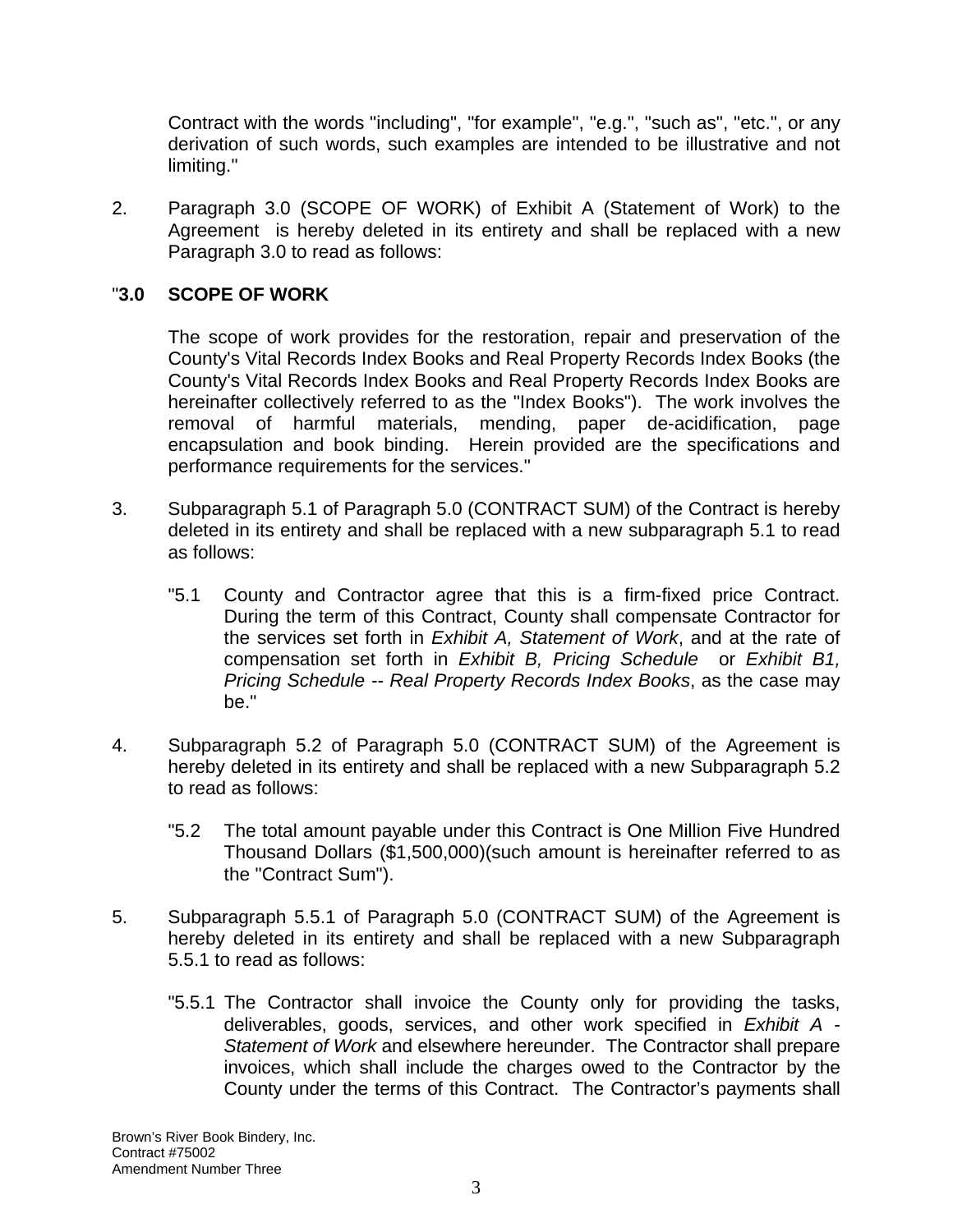be as provided in *Exhibit B - Pricing Schedule* for services provided in connection with Vital Records Index Books and *Exhibit B1* – *Pricing Schedule - Real Property Records Index Books* for services provided in connection with Real Property Records Index Books, and the Contractor shall be paid only for the tasks, deliverables, goods, services, and other work approved in writing by the County. If the County does not approve work in writing, no payment shall be due to the Contractor for that work."

- 6. Subparagraph 5.5.2 of Paragraph 5.0 (CONTRACT SUM) of the Agreement is hereby deleted in its entirety and shall be replaced with a new Subparagraph 5.5.2 to read as follows:
	- "5.5.2 The Contractor's invoices shall be priced in accordance with *Exhibit B Pricing Schedule* for services provided in connection with Vital Records Index Books and *Exhibit B1* – *Pricing Schedule – Real Property Records Index Books* for services provided in connection with Real Property Records Index Books."
- 7. Subparagraph 8.12 (CONTRACTOR RESPONSIBILITY AND DEBARMENT) of Paragraph 8.0 (TERMS AND CONDITIONS) of the Agreement is hereby deleted in its entirety and shall be replaced with a new subparagraph 8.12 to read as follows:

### "**8.12 CONTRACTOR RESPONSIBILITY AND DEBARMENT**

### **8.12.1 Responsible Contractor**

 A responsible Contractor is a Contractor who has demonstrated the attribute of trustworthiness, as well as quality, fitness, capacity and experience to satisfactorily perform the Contract. It is the County's policy to conduct business only with responsible Contractors.

# **8.12.2 Chapter 2.202 of the County Code**

 The Contractor is hereby notified that, in accordance with Chapter 2.202 of the County Code, if the County acquires information concerning the performance of the Contractor on this or other Contracts which indicates that the Contractor is not responsible, the County may, in addition to other remedies provided in the Contract, debar the Contractor from bidding or proposing on, or being awarded, and/or performing work on County contracts for a specified period of time, which generally will not exceed five years but may exceed five years or be permanent if warranted by the circumstances, and terminate any or all existing contracts the Contractor may have with the County.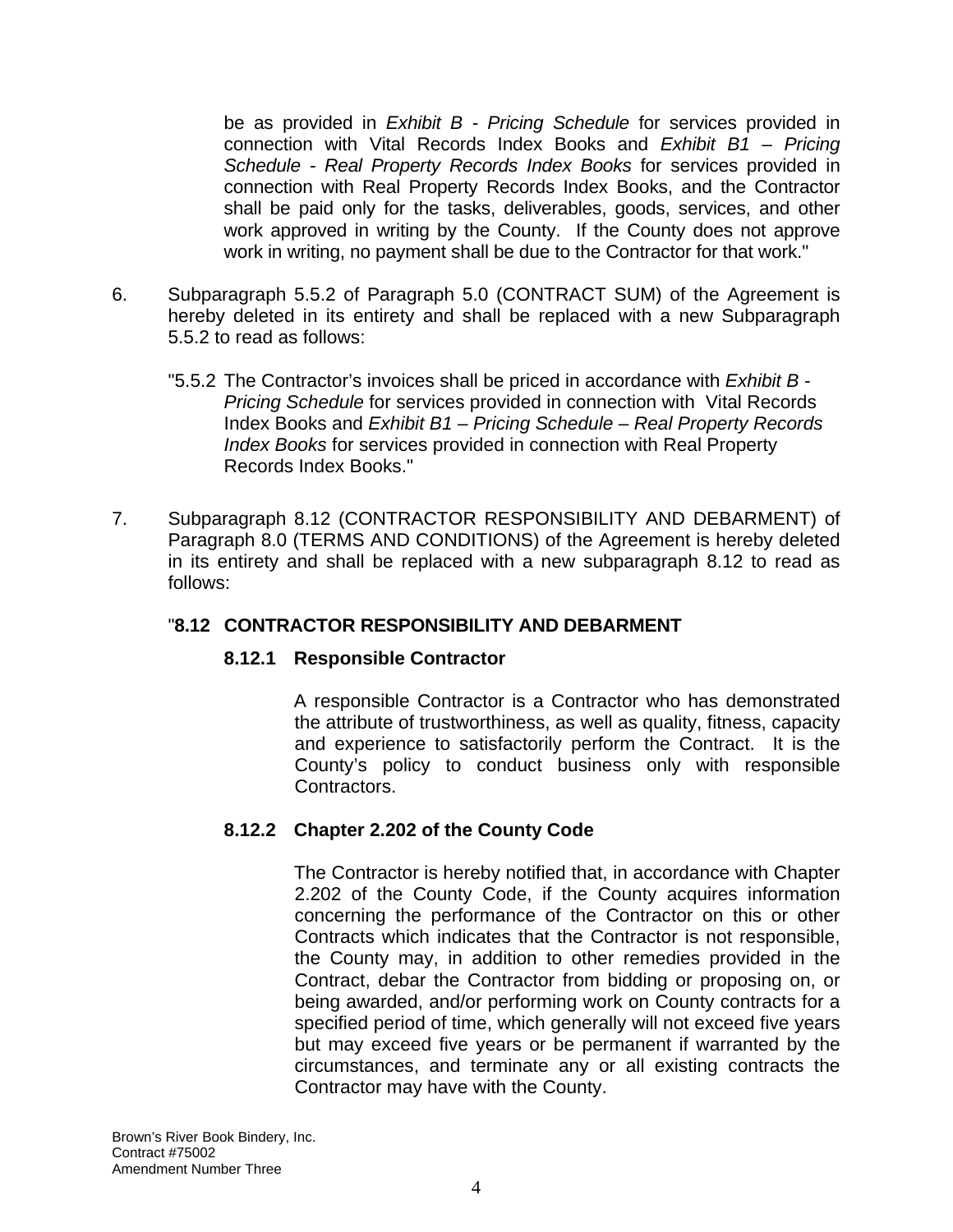### **8.12.3 Non-responsible Contractor**

 The County may debar a Contractor if the Board of Supervisors finds, in its discretion, that the Contractor has done any of the following: (1) violated any term of a Contract with the County or a nonprofit corporation created by the County (2) committed any act or omission which negatively reflects on the Contractor's quality, fitness or capacity to perform a Contract with the County or any other public entity, or a nonprofit corporation created by the County or engaged in a pattern or practice which negatively reflects on same, (3) committed an act or offense which indicates a lack of business integrity or business honesty, or (4) made or submitted a false claim against the County or any other public entity.

# **8.12.4 Contractor Hearing Board**

 If there is evidence that the Contractor may be subject to debarment, the Department will notify the Contractor in writing of the evidence which is the basis for the proposed debarment and will advise the Contractor of the scheduled date for a debarment hearing before the Contractor Hearing Board.

 The Contractor Hearing Board will conduct a hearing where evidence on the proposed debarment is presented. The Contractor and/or the Contractor's representative shall be given an opportunity to submit evidence at that hearing. After the hearing, the Contractor Hearing Board shall prepare a tentative proposed decision, which shall contain a recommendation regarding whether the Contractor should be debarred, and, if so, the appropriate length of time of the debarment. The Contractor and the Department shall be provided an opportunity to object to the tentative proposed decision prior to its presentation to the Board of Supervisors.

 After consideration of any objections, or if no objections are submitted, a record of the hearing, the proposed decision, and any other recommendation of the Contractor Hearing Board shall be presented to the Board of Supervisors. The Board of Supervisors shall have the right to modify, deny, or adopt the proposed decision and recommendation of the Contractor Hearing Board.

 If a Contractor has been debarred for a period longer than five years, that Contractor may, after the debarment has been in effect for at least five years, submit a written request for review of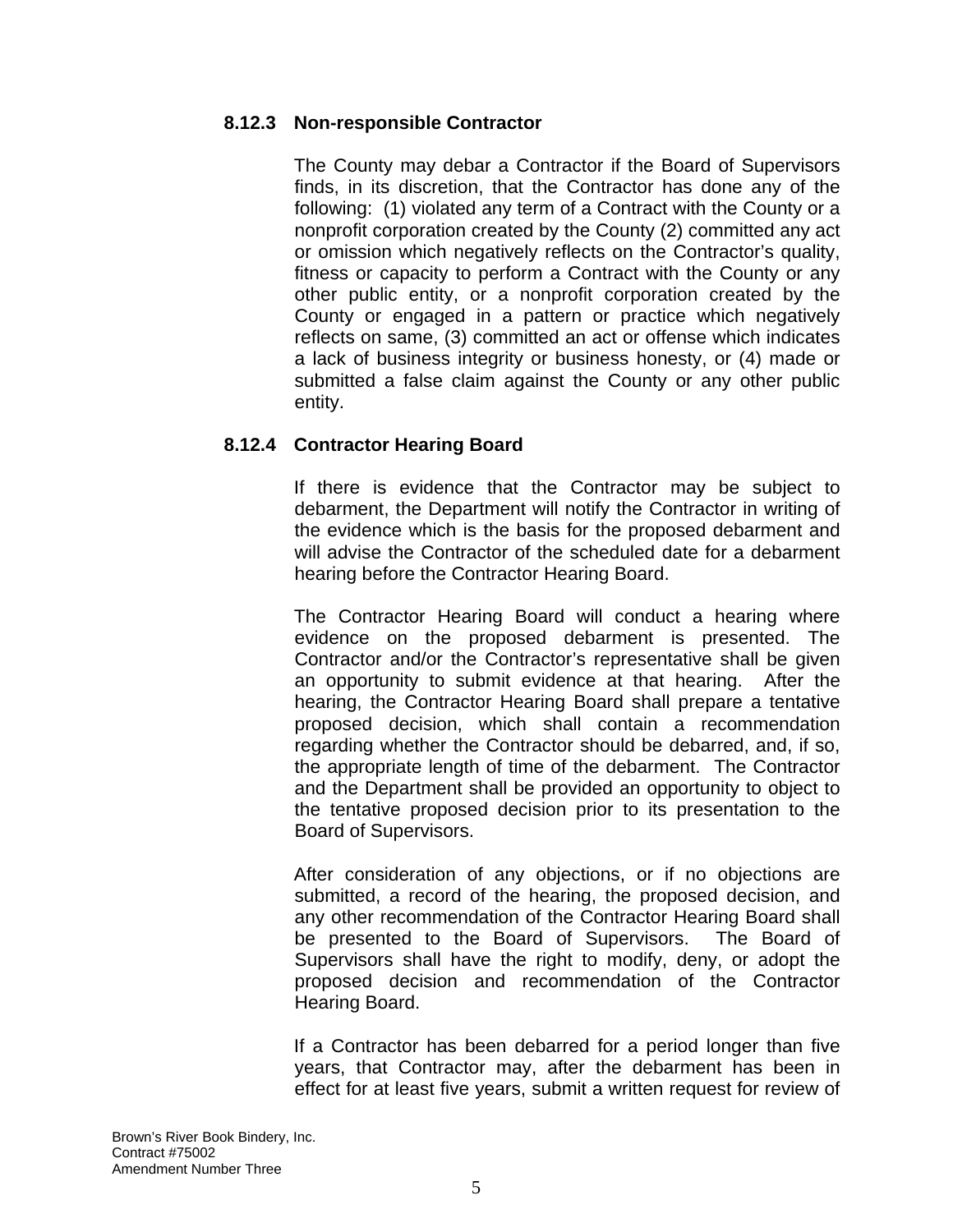the debarment determination to reduce the period of debarment or terminate the debarment. The County may, in its discretion, reduce the period of debarment or terminate the debarment if it finds that the Contractor has adequately demonstrated one or more of the following: (1) elimination of the grounds for which the debarment was imposed; (2) a bona fide change in ownership or management; (3) material evidence discovered after debarment was imposed; or (4) any other reason that is in the best interests of the County.

 The Contractor Hearing Board will consider a request for review of a debarment determination only where (1) the Contractor has been debarred for a period longer than five years; (2) the debarment has been in effect for at least five years; and (3) the request is in writing, states one or more of the grounds for reduction of the debarment period or termination of the debarment, and includes supporting documentation. Upon receiving an appropriate request, the Contractor Hearing Board will provide notice of the hearing on the request. At the hearing, the Contractor Hearing Board shall conduct a hearing where evidence on the proposed reduction of debarment period or termination of debarment is presented. This hearing shall be conducted and the request for review decided by the Contractor Hearing Board pursuant to the same procedures as for a debarment hearing.

 The Contractor Hearing Board's proposed decision shall contain a recommendation on the request to reduce the period of debarment or terminate the debarment. The Contractor Hearing Board shall present its proposed decision and recommendation to the Board of Supervisors. The Board of Supervisors shall have the right to modify deny, or adopt the proposed decision and recommendation of the Contractor Hearing Board.

### **8.12.5 Subcontractors of Contractor**

 These terms shall also apply to Subcontractors of County Contractors."

**8.** Except as otherwise provided under this Amendment Number Three, the Agreement, as previously amended, shall remain unchanged and in full force and effect.

> / / / / /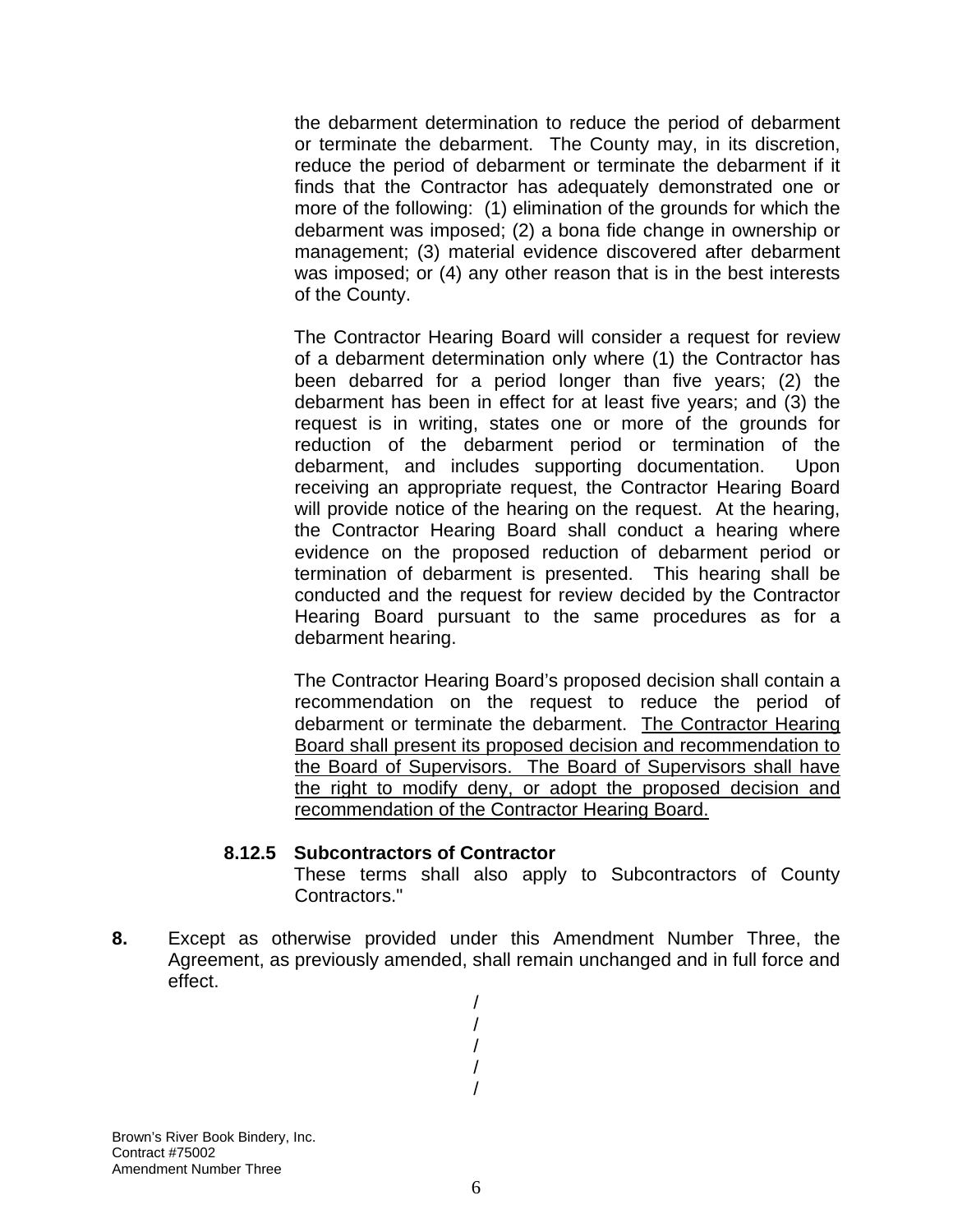### AMENDMENT NUMBER THREE TO CONTRACT NUMBER 75002 BETWEEN COUNTY OF LOS ANGLES AND BROWN'S RIVER BINDERY, INC. FOR RESTORATION AND REPAIR OF VITAL RECORDS INDEX BOOKS

IN WITNESS WHEREOF, the Board of Supervisors of the County of Los Angeles has caused this Amendment Number Three to Contract Number 75002 to be subscribed by its Chair and the seal of such Board to be hereto affixed and attested by the Executive Office thereof, and Contractor has caused this Amendment Number Three to Contract Number 75002 to be subscribed on its behalf by its duly authorized officer as of the day, month and year first above written. The person signing on behalf of Contractor warrants under penalty of perjury that he or she is authorized to bind Contractor.

### **COUNTY OF LOS ANGELES**

ATTEST:

 $By_$ 

**Chair, Board of Supervisors** 

**VIOLET VARONA-LUKENS Executive Officer-Clerk** of the Board of Supervisors

By the control of the control of the control of the control of the control of the control of the control of the

### BROWN'S RIVER BINDERY, INC.

Bv CHANCES REMME Name PRESIDENT **Title** 

 $TaxID#$   $O3-O295010$ 

**APPROVED AS TO FORM:** RAYMOND G. FORTNER, JR. **County Counsel** 

By ( José Silva

**Principal Deputy County Counsel** 

Brown's River Book Bindery, Inc. **Contract #75002** Amendment Number Three